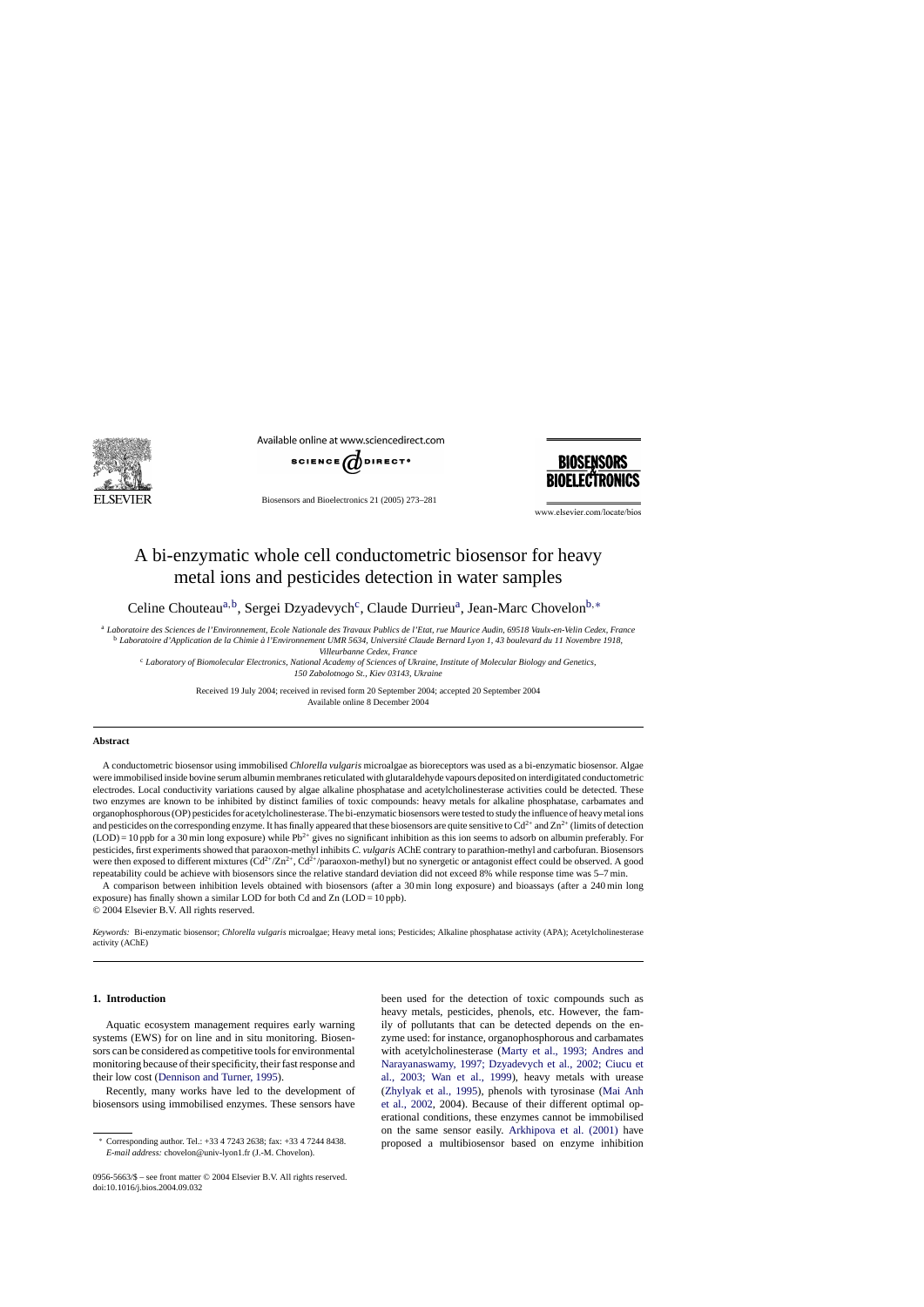for pollutant detection ([Arkhipova et al., 200](#page-8-0)1). However, they have faced stability problems when immobilising several enzymes on a multi-detection array. Furthermore, as generally commercially available enzymes are expensive, costs for multi-detection biosensors can be relatively high.

The use of micro-organisms for multi-detection can be a good alternative, each living cell containing a large number of enzymes. For electrochemical detection, membranebound enzymes are of particular interest since enzymatic reactions occur on cell surface. It has been shown that for *Chlorella vulgaris* microalgae, some alkaline phosphatases (Durrieu and Tran-Minh, 2003) and esterases [\(Durrieu et](#page-8-0) [al., 2004\)](#page-8-0) belong to the cell wall, their activities can then be monitored rapidly. They also enable electrochemical detection using conductometric biosensors as these two enzymatic reactions involve either consumption or production of charged species and, therefore, lead to a global change in the ionic composition of the sample as shown on the following equations:

# **2. Experimental**

## *2.1. Materials*

The*C. vulgaris*strain (CCAP 211/12) was purchased from the culture collection of Algae and Protozoa at Cumbria, UK. The axenic algal strain was grown in the culture medium and under conditions described by the international organisation for standardisation (ISO 8692, 1989). APA measurements require a 21 day long starvation period in culture medium without phosphate ([Fitzgerald and Nelson, 1966\).](#page-8-0) Algal concentrations were 2 to  $5 \times 10^7$  cells/ml (Algae are counted under a microscope using a Thoma numeration cell).

Bovine serum albumin (BSA) and 25% aqueous solution of glutaraldehyde (GA) were purchased from Sigma–Aldrich.

Paranitrophenyl phosphate (pNPP) and methyl-umbelliferyl-phosphate (MUP) from Sigma–Aldrich were used as



A previous study has shown that conductometric biosensors using immobilised *C. vulgaris* can be used to follow alkaline phosphatase activity ([Chouteau et al., 2004\)](#page-8-0). This work aims at monitoring *C. vulgaris* alkaline phosphatases and cholinesterases activities with the same conductometric biosensor. Indeed, these two enzymes are known to be inhibited by distinct families of pollutants: heavy metals for alkaline phosphatase (Durrieu and Tran-Minh, 2003), organophosphorous and carbamates for esterases as previously mentioned. On the same biosensor, it could then be possible to detect heavy metals and some pesticides. Enzyme stability would not be a problem since algal enzymes would remain in their natural cellular environment. Besides, cost would be low since algae can be grown easily.

Finally, contrary to biosensors using pure enzymes, whole cells can give information on the ecotoxicological effects of pollutants as parameters such as bioavailibility, external parameters influence (temperature, pH, etc.), cell sensitivity will be integrated to the biosensor response.

This paper presents the last developments concerning multi-detection of *C. vulgaris* alkaline phosphatase and acetylcholinesterase activities with conductometric biosensors. In a recent paper, it has been shown that heavy metal ions  $(Cd^{2+}, Zn^{2+}$  and Pb<sup>2+</sup>) could be detected using algal conductometric biosensors [\(Chouteau et al., 2004\)](#page-8-0). Further experiments with heavy metal ions are presented herein as well as toxicity tests using organophosphorous and carbamates.

substrates to determine alkaline phosphatase activity. Three substrates were tested for acetylcholinesterase activity: fluorescein diacetate (FDA), acetylcholine chloride (AChCl) and butyrycholine chloride (BChCl) from Sigma–Aldrich.

 $Cd(NO<sub>3</sub>)<sub>2</sub>$ ,  $ZnSO<sub>4</sub>$  and  $Pb(NO<sub>3</sub>)<sub>2</sub>$  salts (of analytical grade) were used as potential inhibitors for alkaline phosphatase activity. For esterase inhibition, carbuforan (CF), parathion-methyl (MP) and paraoxon-methyl (MPx) were tested. All other reagents were of analytical grade.

# *2.2. Sensor design*

The conductometric transducers were fabricated at the Institute of Chemo- and Biosensorics (Munster, Germany) [\(Trebbe et al., 2001\)](#page-8-0). Two pairs of Pt (150 nm thick) interdigitated electrodes were made by the lift-off process on the Pyrex glass substrate. The Ti intermediate layer of a 50 nm thick was used to improve adhesion of Pt to substrate. Central part of the sensor chip was passivated by  $Si<sub>3</sub>N<sub>4</sub>$  layer to define the electrodes working area. Both the digits width and interdigital distance were  $10 \mu m$ , and their length was about 1 mm. Thus, the sensitive part of each electrode was about  $1 \text{ mm}^2$ .

Measurements are based on the detection of solution conductivity variations inside BSA membranes containing microalgae. Alkaline phosphatases and cholinesterases, as many other enzymes, induce catalytic reactions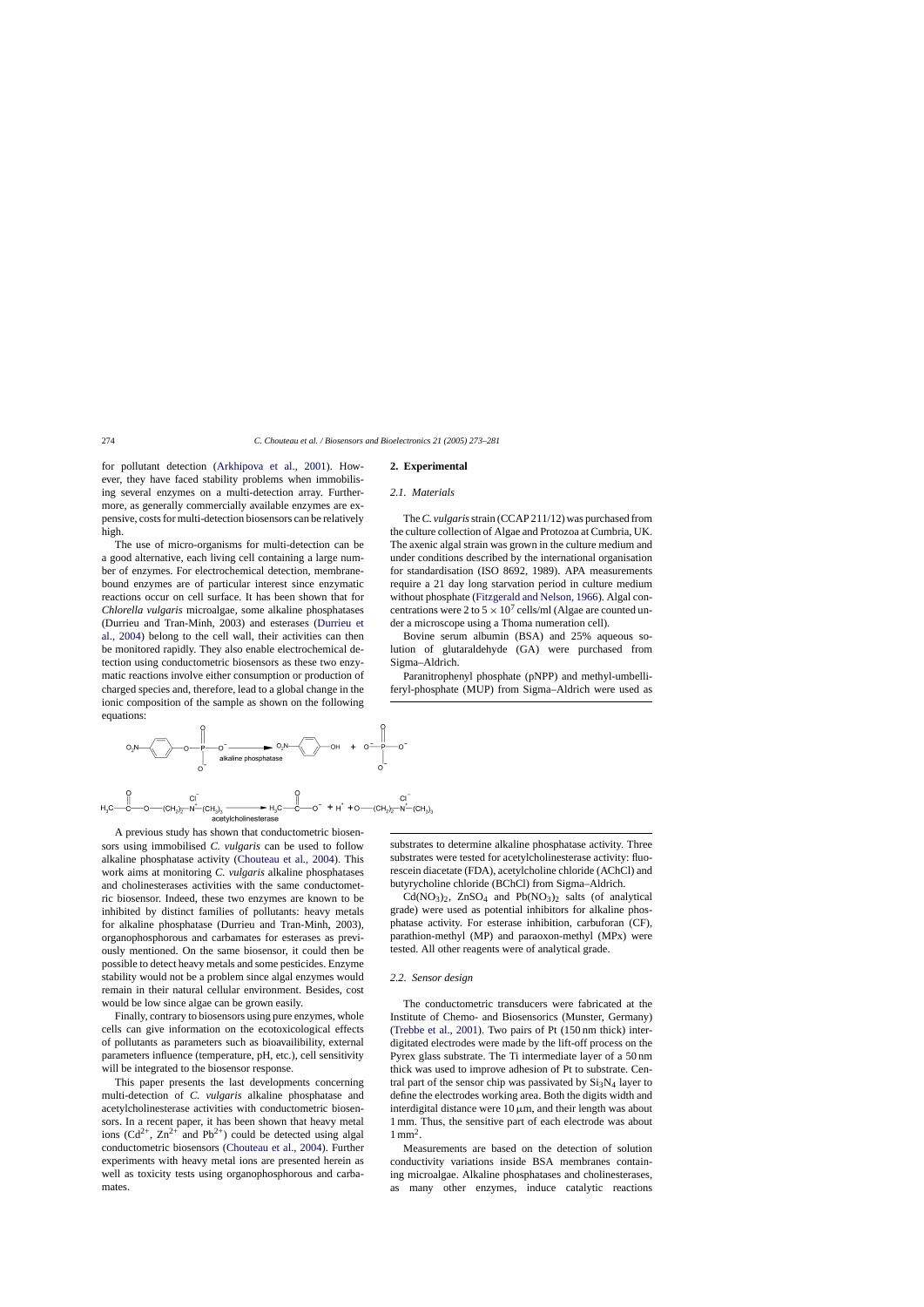consuming/producing different ionic species resulting in measurable conductivity changes.

## *2.3. Algae immobilisation*

In a previous work, algae have been immobilised successfully using bovine serum albumin and glutaraldehyde (GA) as a crosslinker ([Chouteau et al., 2004\).](#page-8-0)

The active membrane was formed by cross-linking algae with BSA in saturated GA vapours. This protocol was adapted from pure enzyme membranes used with some conductometric and ISFET biosensors [\(Dzyadevych et al., 1994; Shul'Ga](#page-8-0) [et al., 1994\).](#page-8-0) A mixture containing  $100 \mu l$  algae solution and 10% (w/v) BSA was deposited on the sensitive area of the electrode using a drop method. Another mixture of  $100 \mu$ l culture medium without phosphate and  $10\%$  (w/v) BSA was deposited on the other electrode used as a reference for differential measurements.

The sensor chips were placed in saturated GA vapours for 20 min. After exposure, membranes were dried at room temperature from 15 to 30 min. Enzymatic activity was stable for 20 days of storage in culture medium without phosphate at  $4^{\circ}$ C.

## *2.4. Measurements*

#### *2.4.1. Enzymatic reaction measurements*

For *biosensors*, measurements were carried out in daylight at room temperature in a 5 ml glass cell filled with

- for APA, Tris–HCl buffer (10 mM, pH 8.5) and  $MgCl<sub>2</sub>$ (1 mM);
- for AChE,  $KH_2PO_4$  buffer (2.5 mM or 5 mM, pH 8).

Biosensors were immersed in this vigorously stirred solution. After stabilisation of the output signal, different aliquots of the substrate stock solution were added into the vessel. The differential output signal (d*S*) was registered using a "home made" conductometric laboratory apparatus and the steady state response of the biosensor was plotted against the substrate concentration.

For *bioassays*, free algae are used and measurements in microplates are based on fluorescence detected by a spectrofluorimeter (Fluostar, BMG). The alkaline phosphatase and esterase enzymatic reactions using MUP (2 mM) and FDA (2 mM) respectively as substrates give fluorescent products, MUF (methyl-umbelliferone) and fluorescein, that can be easily detected using an optic fibre (APA:  $\lambda_{excitation} = 365$  nm and  $\lambda_{emission} = 460$  nm, AE:  $\lambda_{excitation} = 480$  nm and  $\lambda_{emission} = 538$  nm) [\(Durrieu et al.,](#page-8-0) [2003\).](#page-8-0) Assays were carried out in 96 wells microplates (volume:  $300 \mu$ . For each substrate concentration, eight replicates were carried out. The composition in each well is:

- for APA: Tris–HCl buffer  $(0.1 M, pH 8.5)$ , MgCl<sub>2</sub>  $(1 mM)$ ;
- for AE: citrate buffer (10 mM, pH 5.4),  $MgCl<sub>2</sub>$  (1 mM).

# *2.5. Toxicity measurements*

In this work, enzymatic activities are "early toxicity signals" and their inhibitions can be considered as efficient signals of the presence of pollutants in samples.

For *biosensors*, d*S* was measured for a definite substrate concentration. The biosensor was then preincubated in a test solution for 30–60 min. After washing, d*S* before (d*S*before) and after exposure (dS<sub>after</sub>) to the test solution were compared and the residual activity rate was calculated.

For *bioassays*, 48 wells microplates were filled with algal solution. After sedimentation, culture medium could be removed and replaced by the test solution. Exposures last 120 and 240 min. After removing the test solution and resuspending algae in distilled water, fluorescence measurements were carried out in 96 wells microplates. Residual alkaline phosphatase and esterase activity rates could be estimated using the decrease of fluorescence of the product (MUF/fluorescein) after exposure to the test solution.

# **3. Results and discussion**

*3.1. Enzymatic activity detection using conductometric biosensors*

## *3.1.1. Alkaline phosphatase activity detection*

In a previous work, it has been proved that APA could be monitored for immobilised *C. vulgaris* using conductometric biosensors ([Chouteau et al., 2004\)](#page-8-0). As shown in Fig. 1, the enzymatic activity follows a classical Michaelis–Menten behaviour. The relative standard deviation of the sensor did not exceed 8%.

Signal amplitudes are also dependent on the algal concentration in the active membrane (i.e. the enzyme concentration): the optimal algal concentration is 4 to  $5 \times 10^7$  cells/ml ([Chouteau et al., 2004\).](#page-8-0)



Fig. 1. Alkaline phosphatase activity measured with a conductometric biosensor (10 mM Tris–HCl, pH 8.5; 1 mM  $MgCl<sub>2</sub>$ ).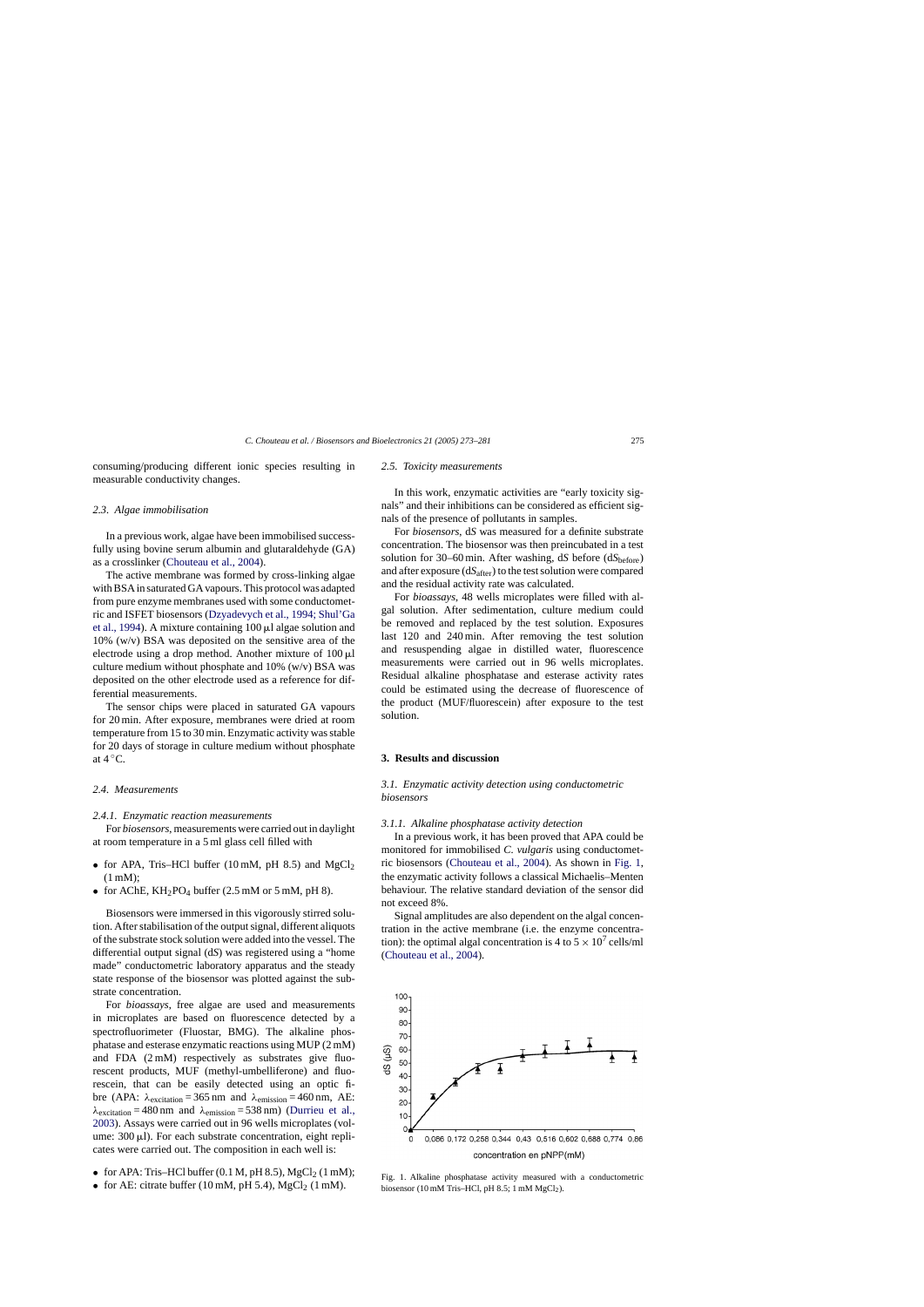

Fig. 2. Acetylcholinesterase activity measured with a conductometric biosensor (2.5 mM  $KH_2PO_4$ , pH 8).

# *3.1.2. Cholinesterase activity detection and protocol optimisation*

In animals, acetylcholinerase is an enzyme from the nervous system. Few studies have been interested in nonneuronal cholinesterases in plants. However, [Gupta et al.](#page-8-0) [\(1998\)](#page-8-0) have shown that cholinesterase activity could be detected in algae [\(Gupta et al., 1998\).](#page-8-0)

In this work, conductometric biosensors have been used to detect the AChE activity of immobilised *C. vulgaris*. A kinetic with a Michaelis–Menten behaviour could be plotted as shown in Fig. 2. The relative standard deviation of the biosensor is similar to APA measurements and did not exceed 8%.

The influence of the phosphate buffer concentration was considered for AChE measurements. Using the same biosensor, the AChE enzymatic kinetic was plotted using two  $KH<sub>2</sub>PO<sub>4</sub> concentrations (2.5 and 5 mM, pH 8) (see Fig. 3).$ It appeared that the signal amplitude was strongly dependent on the buffer concentration. This can be explained by the increase of the global conductivity of the solution for increasing buffer concentrations leading to a higher background noise that finally reduces the signal amplitude [\(Hanss and Rey,](#page-8-0) [1971; Lawrence and Moores, 1972\)](#page-8-0). Moreover, increasing ionic strength by adding inorganic salts is known to inhibit



Fig. 3. Acetylcholinesterase activity measured with a conductometric biosensor for two buffer concentrations: (1)  $KH_2PO_4 = 2.5$  mM; (2)  $KH_2PO_4 = 5$  mM.

| าเ<br>аΓ |  |
|----------|--|
|          |  |

Comparison between esterase substrates for enzymatic detection using conductometric biosensors

|       | Concentration<br>range $(\mu M)$ | Sensitivity<br>$(\mu S/mM)$ | Response time $R.S.D.$ (%)<br>(min) |           |
|-------|----------------------------------|-----------------------------|-------------------------------------|-----------|
| FDA   | $0 - 2$                          | ND.                         | ND                                  | ND        |
| BChCl | $0 - 10$                         | <b>ND</b>                   | ND.                                 | <b>ND</b> |
| AChCl | $0-10$                           | 8                           | <5                                  |           |

AChE. It has been hypothesized that salt cation binding on enzyme anionic groups and/or screening of favourable electrostatic interactions for substrate binding caused by ionic strength could explain the reduction in affinity of AChE for their substrates ([Tougu and Kesvatera, 1996\).](#page-8-0) A 2.5 mM concentration has finally been chosen for phosphate buffer.

Further measurements with biosensors were carried out to compare three esterase substrates: FDA, AChCl and BChCl (Table 1). AChCl is the only appropriate substrate for conductometric detection since FDA and BChCl gave no detectable signals. FDA is a substrate used for esterase measurements based on fluorescence but its transformation during the enzymatic reaction gives no modification of ionic charges. This explains why conductometric biosensors could not detect any signal variation. Concerning BChCl, this substrate is specific for butyrylcholinesterases which concentration is usually lower in organisms compared to acetylcholinesterases. This could explain why no enzymatic activity could then be detected for *C. vulgaris*. AChCl has finally been chosen for further experiments.

#### *3.1.3. Signal variability*

As previously mentioned, a good repeatability (measurements repeated three times for each substrate concentrations) for APA and AChE measurements can be observed (R.S.D. < 8%). However, signal amplitude variability is important when comparing different biosensors as illustrated in Figs. 2 and 3. This can be explained by differences in algal loading and distribution within each active membrane because of the manual drop method. A microscopic observation of active membranes has shown that algal distribution is inhomogeneous: zones with no algae can be seen as well as algae clusters. This inhomogeneity in algae distribution has already been observed with enzymes immobilised on electrodes. In their work, [Danzer and Schwedt \(1996\)](#page-8-0) have shown a high variability in enzymatic responses measured with pH electrodes when comparing different active membranes [\(Danzer and Schwedt, 1996\).](#page-8-0) They have justified this poor reproducibility by differences in enzyme loading between sensors and by an inhomogeneous distribution of bioreceptors. Lastly, using whole cells as bioreceptors can also contribute to explain variability between biosensors since organisms have their own response to stimuli.

One of the main consequences of d*S* variations between biosensors is the difference in inhibition levels as it will be explained later on.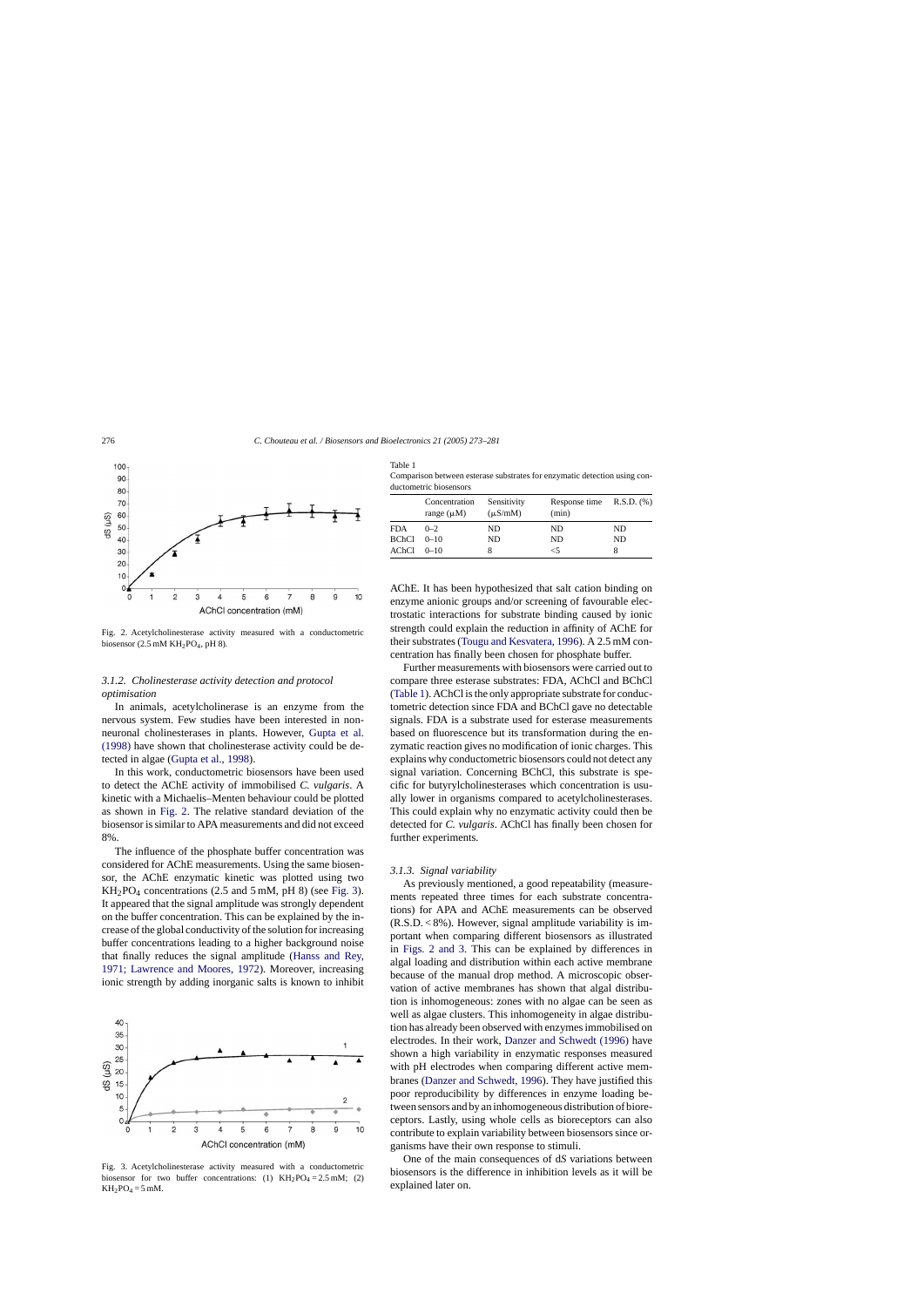<span id="page-4-0"></span>

| Table 2<br>Substrate concentrations used for toxicity assays |  |    |  |
|--------------------------------------------------------------|--|----|--|
|                                                              |  |    |  |
| For AChE (mM)                                                |  | 10 |  |

## *3.2. Optimisations of the protocol for toxicity assays*

## *3.2.1. Activity residual rate calculation*

Some optimisations of the protocol for toxicity arrays were then considered.  $dS$  was measured twice  $(t=0)$  and  $t =$ exposure time) for two substrate concentrations (see Table 2) before preincubation in a test solution. This protocol allowed to control signal stability during immersion since incomplete reticulation can sometimes occur and gives membranes with poor mechanical resistance: these biosensors would not be used for further experiments. Moreover this double measurement of d*S* before exposure to a test solution was used to calculate the residual activity rate (APAres and AChE<sub>res</sub>) using the mean value  $dS_{before} = \frac{dS_0 + dS_t}{2}$  and d*S*after corresponding to the signal variation measured after incubation in the test solution.

$$
A_{\rm res}(\%) = 100 - 100 \times \frac{\text{d}S_{\text{before}} + \text{d}S_{\text{after}}}{\text{d}S_{\text{before}}}
$$

# *3.2.2. Parameters influencing enzymatic inhibition*

Enzymatic inhibition depends on several parameters that had to be considered when toxicity assays were carried out.

First, algae concentration influences inhibition levels. Indeed for a same toxic concentration, low algae concentration in the active membranes (corresponding to low d*S*) means less target organisms and thus higher inhibition rates. It has then been decided to use an algal concentration in active membranes of 2 to  $3 \times 10^7$  cells/ml as a compromise between the signal amplitude and a significant inhibition level.

Algal distribution within active membranes is of particular interest since it governs accessibility to algae for toxic compounds. For instance, algal clusters can reduce binding to membrane-bound enzymes. One of the main consequences of this inhomogeneous distribution is that responses of different active membranes to a test solution can vary.

Finally, it has been previously mentioned that organisms can respond differently to the same stimulus, in particular to the presence of a toxic compound.

## *3.2.3. Protocol optimisations for toxicity assays*

First experiments with  $Cd^{2+}$  were carried out with long exposure times (from 60 to 240 min) and allowed to compare the efficiency of conductometric biosensors using immobilised *C. vulgaris* with bioassays ([Chouteau et al., 2004\).](#page-8-0) However [Rogers and Lin \(1992\)](#page-8-0) have underlined some of the major requirements of environmental biosensors and they have pointed out that exposure plus measurements must be less than 60 min ([Rogers and Lin, 1992\).](#page-8-0) Consequently, it has been decided in this study to preincubate biosensors 30 and 60 min in test solutions.

For comparison, bioassays are presented in this work. However as they require higher algal concentrations, longer exposures to test solutions had to be performed.

After exposure to the test solution, biosensors must be washed. Different washing solutions (Millipore water, buffer solution) were tested for a few seconds to 5 min. No influence of any of these two parameters was observed. Finally a simple rinsing with Millipore water for a few seconds has been chosen.

## *3.3. Toxicity measurement assays*

Variability has appeared to be a major problem in this study since it prevents from comparing residual activity rates calculated for different biosensors. As a consequence, no correlation between heavy metal/pesticide concentration and residual activity rate will be done, this study will only be concerned with the possible detection of different toxic compounds. Consequently, inhibition rates will be considered as significant when they exceed 15% for biosensors (i.e. residual activity rate < 85%) and 10% for bioassays (i.e. residual activity rate  $< 90\%$ ).

Considering limits of detection achieved, they are determined for a specific exposure time for a toxic concentration corresponding to a 15% inhibition for biosensors and a 10% inhibition for bioassays.

## *3.3.1. Heavy metals*

Three heavy metals were tested  $(Cd^{2+}$ ,  $Zn^{2+}$  and  $Pb^{2+}$ ) and APA inhibition after exposure was studied depending on the ion concentration.

APAres for two pNPP concentrations after exposure to  $Cd^{2+}$  and  $Zn^{2+}$  (1 ppb to 1 ppm) are given in Figs. 4 and 5. For both metal ions, concentrations of 1 ppm and 100 ppb gave significant inhibitions for a 30 min long exposure. For  $Cd^{2+}$ , APAres was less than 85% for 100 ppb and less than 50% for 1 ppm. For  $\text{Zn}^{2+}$ , APA<sub>res</sub> was less than 75% for 100 ppb and less than 70% for 1 ppm. For  $Cd^{2+}$  as well as  $Zn^{2+}$ , 10 ppb

110 100 90 80 70 APA<sub>res</sub>(%)  $\Box 0,344$ mM 60  $\Box$ 0,86mM 50 40 30  $20$  $10$  $\Omega$ 1ppb 10ppb 100ppb 1ppm  $[Cd<sup>2+</sup>]$ 

Fig. 4. APA<sub>res</sub> for a 30 min long exposure to  $Cd^{2+}$  (measurements with biosensors for two pNPP concentrations: 0.344 and 0.86 mm).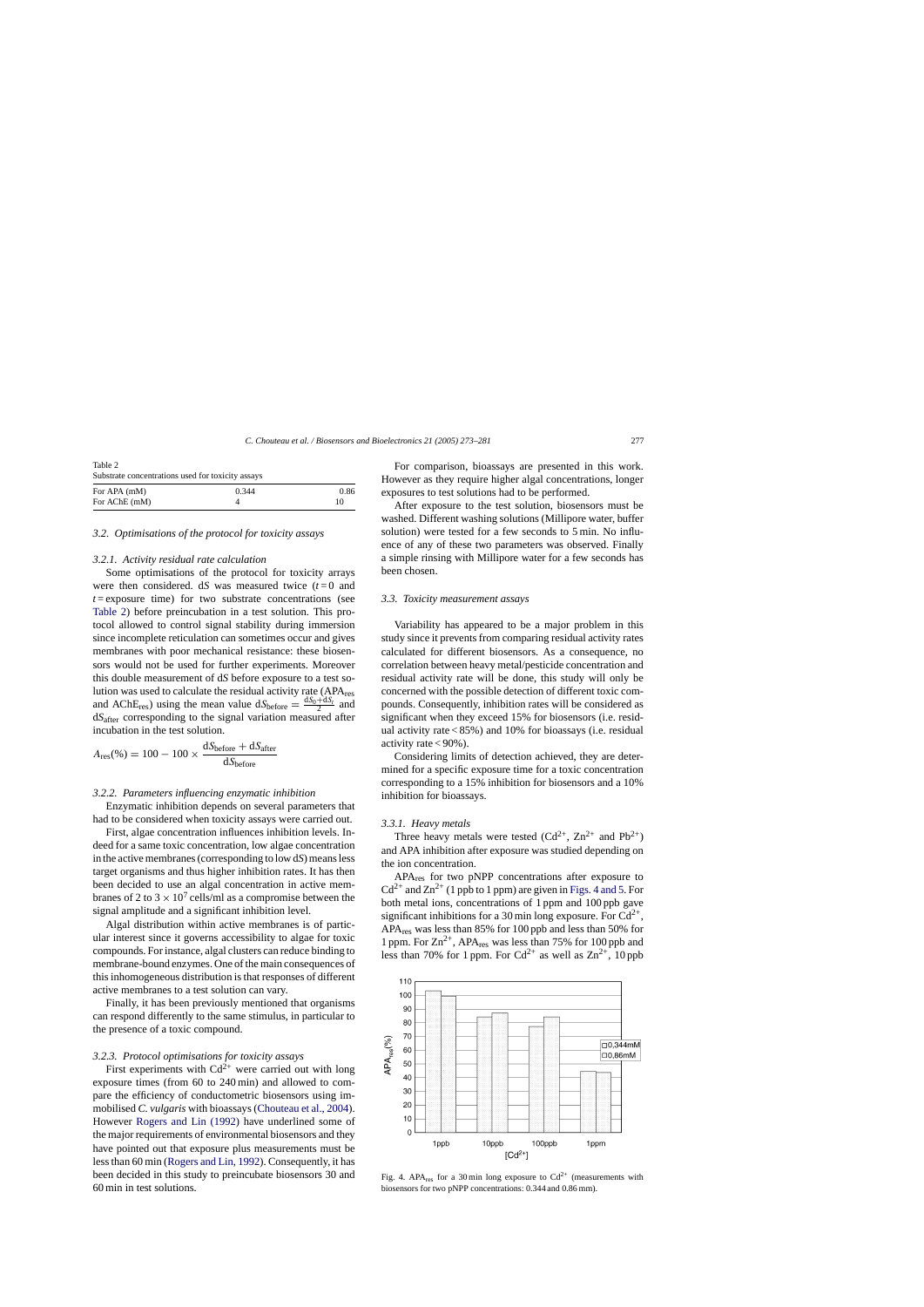

Fig. 5. APA<sub>res</sub> for a 30 min long exposure to  $\text{Zn}^{2+}$  (measurements with biosensors for two pNPP concentrations: 0.344 mM and 0.86 mM).

could be considered as the limit of detection. A 60 min long exposure for 1 ppb was tested for  $Cd^{2+}$  and  $Zn^{2+}$  but no significant inhibition was obtained.

Pb2+ is also known to inhibit *C. vulgaris* APA [\(Durrieu et](#page-8-0) [al., 2003\).](#page-8-0) However with conductometric biosensors, no inhibition could be detected for high  $Pb^{2+}$  concentrations (1 ppm and 100 ppb).

A last study was led for heavy metals using a mixture containing  $Cd^{2+}$  and  $Zn^{2+}$  to study the possible synergetic or antagonist effects of this test solution. Biosensors were incubated 30 min and APA<sub>res</sub> are given in Fig. 6. For a mixture containing 1 ppm  $Cd^{2+}/1$  ppm  $Zn^{2+}$  and 100 ppb  $Cd^{2+}/100$  ppb  $Zn^{2+}$ , significant inhibitions could be detected: for 100 ppb, APAres was less than 85% and less than 40% for 1 ppm. Ten parts per billion  $Cd^{2+}/10$  ppb  $Zn^{2+}$  was considered as the limit of detection. As it is difficult to compare APAres calculated with different biosensors, bioassays using free *C. vulgaris* exposed to  $Cd^{2+}/Zn^{2+}$  for 240 min were carried out (see Fig. 7). However, from these different results, it has not been possible to determine any synergetic or antagonist effects.



Fig. 6. APA<sub>res</sub> for a 30 min long exposure to  $Cd^{2+}/Zn^{2+}$  (measurements with biosensors for two pNPP concentrations: 0.344 mM and 0.86 mM).



Fig. 7. APA<sub>res</sub> for a 240 min long exposure to heavy metal ions (measurements with bioassays).

Several conclusions can be drawn from these results.

Firstly, comparing APAres calculated for biosensors and bioassays has shown that biosensors tend to be more sensitive than bioassays. For shorter exposures, APA<sub>res</sub> were indeed higher for biosensors: for example, APA<sub>res</sub> was 50% after a 30 min long exposure to 1 ppm  $Cd^{2+}$  with biosensors but a 240 min long exposure was required with bioassays to achieve the same inhibition level. The same conclusion can be given for  $\text{Zn}^{2+}$  and  $\text{Cd}^{2+}/\text{Zn}^{2+}$ . The main explanation for this higher sensitivity is the lower quantity of target organisms exposed to toxic compounds with biosensors compared to bioassays.

Heavy metal bioavailibility has also appeared to be an important issue. Indeed, contrary to bioassays for which  $Pb^{2+}$ strongly inhibited APA (see Fig. 7), biosensors could not detect this ion.

This result can be explained by a limited bioavailibility of  $Pb^{2+}$  ions in BSA membranes caused by metal adsorption on albumin ([Martins and Drakenberg, 1982;](#page-8-0) [Sadler and Viles,](#page-8-0) [1996; Bal et al., 1998\)](#page-8-0). This metal adsorption on BSA has already been considered by [Zhylyak et al. \(1995\)](#page-8-0) who have shown that heavy metal inhibition was higher for free urease compared to immobilised urease. The authors have finally concluded to a reduced bioavailibility of metal ions in BSA membranes [\(Zhylyak et al., 1995\)](#page-8-0). In this study, it has also appeared that Pb<sup>2+</sup> is less bioavailable for algae than  $Cd^{2+}$  and  $Zn^{2+}$ . However, few works on metal adsorption on albumin are available [\(Bal et al., 1998; Martins and Drakenberg, 1982;](#page-8-0) [Sadler and Viles, 1996\)](#page-8-0) and no classification of metal ions towards their affinities to albumin can confirm our results.

Finally, performances (LOD) for heavy metal ions detection for this conductometric biosensor using immobilised *C. vulgaris* and for biosensors presented in different papers were compared in [Table 3. I](#page-6-0)t appears that limits of detection obtained with conductometric biosensors using immobilised *C. vulgaris* are comparable to those obtained with *C. vulgaris* optical biosensors. When compared to pure enzyme (urease) biosensors, *C. vulgaris* conductometric biosensors have lower limits of detection which can be explained by a lower quantity of bioreceptors in active membranes.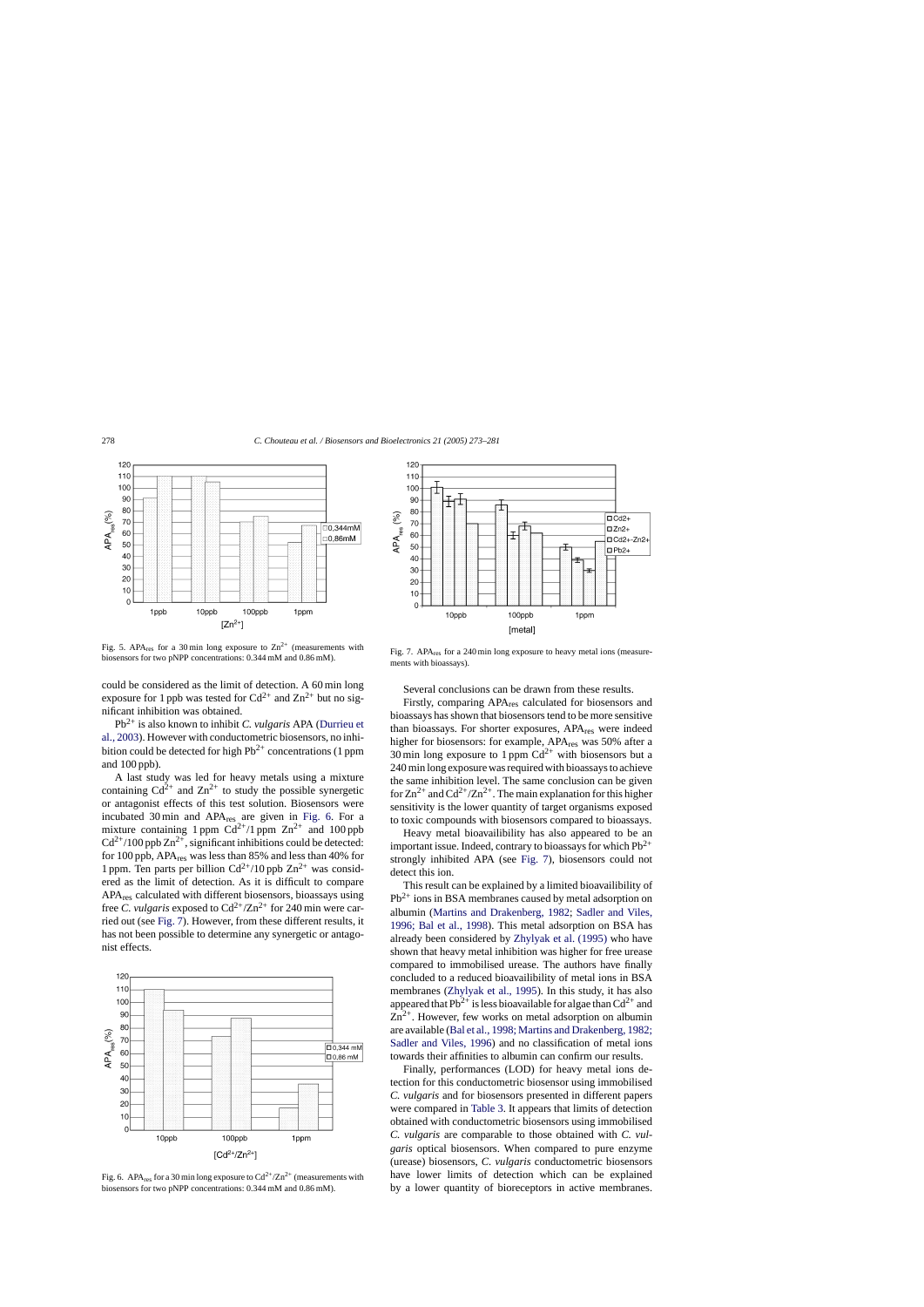<span id="page-6-0"></span>

| Table 3                                                          |  |  |  |
|------------------------------------------------------------------|--|--|--|
| Comparisons between limits of detection for different biosensors |  |  |  |

|                                                    | Exposure            | $M^{n+}$ concentration                            |            |                  | Reference                     |
|----------------------------------------------------|---------------------|---------------------------------------------------|------------|------------------|-------------------------------|
|                                                    |                     | $Cd^{2+}$                                         | $Zn^{2+}$  | $Pb^{2+}$        |                               |
| C. <i>vulgaris</i> optical biosensor               | Direct              | $10$ ppb                                          | Not tested | $10$ ppb         | Durrieu and Tran-Minh (2002)  |
| Immobilised urease<br>conductometric biosensor     | $10 \,\mathrm{min}$ | $700$ ppb                                         | Not tested | 6 ppm            | Zhylyak et al. (1995)         |
| Urease optical biosensor                           | $20 \,\mathrm{min}$ | 1 ppm                                             | $2.5$ ppm  | $21$ ppm         | Tsai et al. (2003)            |
| <b>BOD</b> biosensor (cells:<br>Bacillus subtilis) | Direct              | No detectable effect<br>for $[Cd^{2+}] = 560$ ppm | $130$ ppm  | Not tested       | Zhenrong and Tan (1999)       |
| Antibody biosensors                                | $10 \,\mathrm{min}$ | $30$ ppt                                          | Not tested | Pb-complex 1 ppb | <b>Blake et al.</b> (2001)    |
| DNA amperometric biosensor                         | $15 \,\mathrm{min}$ | $0.1$ ppb                                         | Not tested | $0.2$ ppb        | Babkina and Ulakhovich (2004) |
| C. <i>vulgaris</i> conductometric<br>biosensor     | $30 \,\mathrm{min}$ | $10$ ppb                                          | $10$ ppb   | Not determined   | This work                     |

Furthermore, enzyme sensitivity to a pollutant also depends on its nature (alkaline phosphatase seems to be more sensitive to heavy metals than urease) as well as its origin (alkaline phosphatases from different sources, animal or plant cells for instance, can have different sensitivities to a same pollutant, see following paragraph). Finally, *C. vulgaris* conductometric biosensors are much more sensitive than biosensors based on global metabolic perturbations (BOD) but their performances are clearly lower in comparison to DNA and antibody biosensors. However, for these two biosensors, an expensive cost prevents from extensive use as on line monitoring devices.

## *3.3.2. Organophosphorous and carbamate pesticides*

Carbamate and organophosphorous pesticides are known to inhibit AChE and have been used widely as toxic references to test pure acetylcholinesterase biosensors [\(Marty et al.,](#page-8-0) [1993; Andres and Narayanaswamy, 1997; Dzyadevych et al.,](#page-8-0) [2002; Ciucu et al., 2003; Wan et al., 1999\).](#page-8-0)

Algal conductometric biosensors were incubated in carbofuran and parathion-methyl for 30 min. However, they showed no signal decrease. This absence of inhibition of *C. vulgaris* AChE in presence of CF and MP was confirmed with bioassays. In literature, these two pesticides have been widely used to study their impacts on pure acetylcholinesterases immobilised on biosensors and significant inhibitions have generally been observed for CF [\(Marty et al., 1993](#page-8-0); [Andres and Narayanaswamy, 1997; Ciucu et al., 2003;](#page-8-0) [Dzyadevych et al., 2002\).](#page-8-0) Concerning MP, fewer studies have been led. The main reason is probably its low toxicity for pure acetylcholinesterase ([Dzyadevych et al., 2002\).](#page-8-0) However this organophosphorous is known to degradate easily into different products, one of them (paraoxon-methyl) has a highly inhibiting potential on acetylcholinesterase.

Consequently, this organophosphorous was tested on *C. vulgaris* acetylcholinesterase. For biosensors incubated 30 min in 1 ppm and 100 ppb, an inhibition of AChE could be detected for both AChCl concentrations (see Fig. 8): for 100 ppb, AChEres was 80% for 4 mM AChCl and for 1 ppm, AChEres was less than 85% for both AChCl concentrations.

Bioassays confirmed this inhibition for *C. vulgaris* esterases as shown in [Fig. 9](#page-7-0) (AChEres was 70% for 100 ppb and 50% for 1 ppm).

These results have provided information on *C. vulgaris* sensitivity to carbamates and organophosphorous. For carbofuran and parathion-methyl this sensitivity is low compared to electric eel acetylcholinesterase used classically for pure enzyme biosensors ([Dzyadevych et al., 2002\).](#page-8-0) [Villatte](#page-8-0) [et al. \(1998\)](#page-8-0) have studied the sensitivity of different acetylcholinesterases to CF and OP and have finally shown different responses to inhibitors depending on the enzyme origin.

For instance, they have pointed out that insect acetylcholinesterase is far more sensitive to CF and OP pesticide ([Villatte et al., 1998](#page-8-0)). Sensitivity to a toxic compound is then partly dependent on the enzyme origin but the use of membrane-bound enzymes must also be taken into consideration. Indeed, these enzymes remain in their natural environment and their activities could be influenced after exposure to a toxic compound by cellular protection mechanisms.



Fig. 8. AChEres for a 30 min long exposure to paraoxon-methyl (measurements with biosensors for two AChCl concentrations: 4 mM and 10 mM).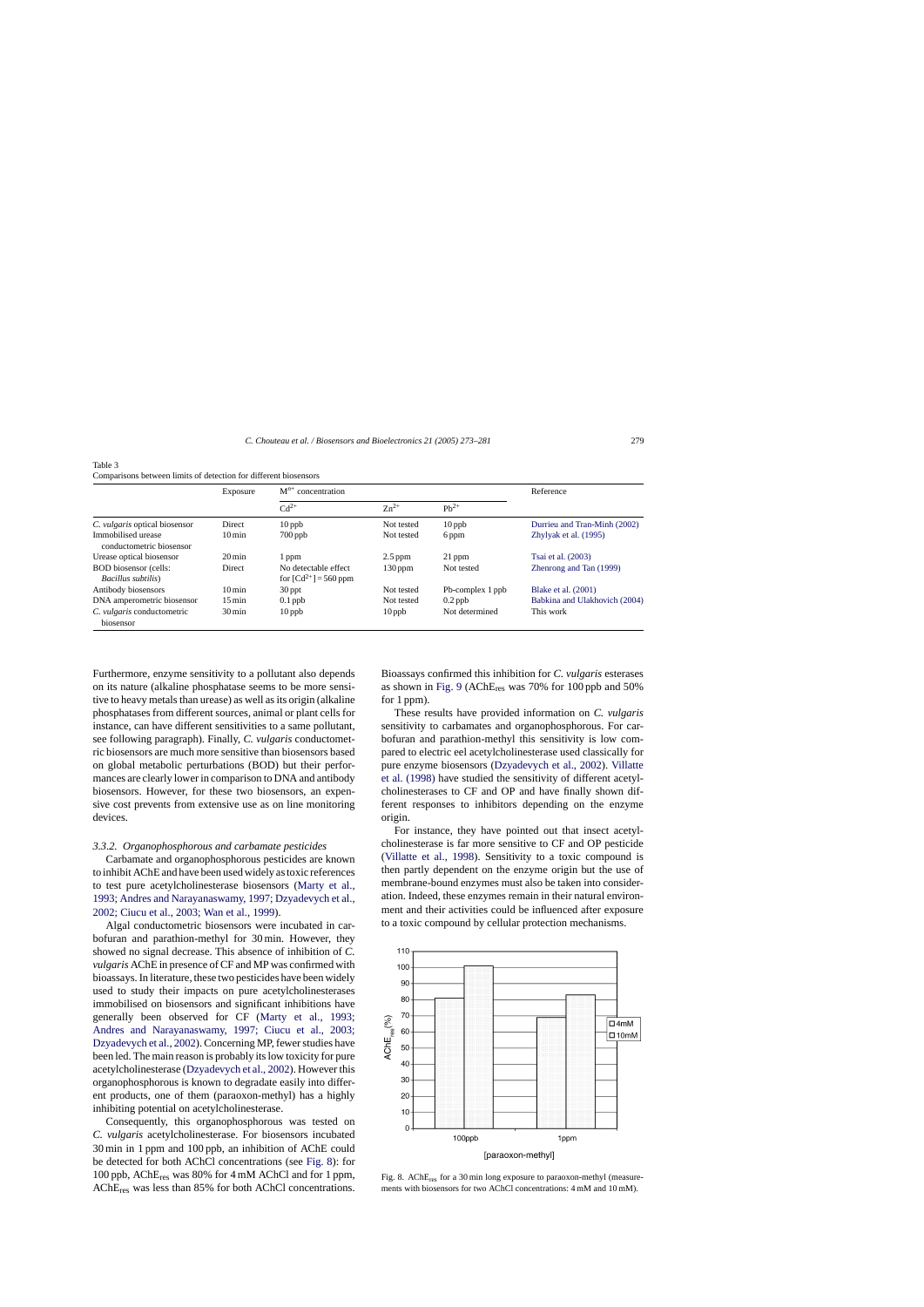|            | US standards                         | UE standards                                                                                                       |  |
|------------|--------------------------------------|--------------------------------------------------------------------------------------------------------------------|--|
| Cadmium    | 5 ppb                                | 5 ppb                                                                                                              |  |
| Zinc       | 5 ppm                                | 5 ppm                                                                                                              |  |
| Lead       | $15$ ppb                             | Reduction from 25 ppb $(2003)$ to 10 ppb $(2013)$                                                                  |  |
| Pesticides | Standards depending on the pesticide | $0.1$ ppb for one pesticide or metabolite and $0.5$ ppb for all pesticides<br>and metabolities found in the sample |  |

<span id="page-7-0"></span>Table 4 Drinking water standards in USA and UE

As a consequence, *C. vulgaris* can be considered as an efficient bioreceptor only for MPx (i.e. highly inhibiting organophosphorous).

# *3.3.3. Mixture Cd2+/paraoxon-methyl*

It has previously been shown that APA as well as AChE could be detected using the same biosensor and that these two enzymes were inhibited by distinct toxic compounds, heavy metals for alkaline phosphatases and some organophosphorous for acetylcholinesterases. First experiments were carried out to study the inhibition of both enzymatic activities after a 30 min long exposure to a mixture containing 25 ppb  $Cd^{2+}/50$  ppb MPx (see Fig. 10). APA<sub>res</sub> and AChE<sub>res</sub> obtained with two different biosensors were compared to those obtained after exposure to  $Cd^{2+}$  and MPx solutions (see [Figs. 4 and 9\)](#page-4-0). For APA, 25 ppb  $Cd^{2+}$  gave no significant inhibition for both biosensors. This concentration was probably to close to the limit of detection (10 ppb) to give a significant decrease of APA. For AChE measured on the same biosensors, an inhibition was reported (AChEres is 80% and 65% depending on the biosensor) for 50 ppb MPx confirming results obtained for MPx alone (see previous paragraph). It can also be noted that MPx did not inhibit APA. Furthermore no synergetic or antagonist effects of the mixture could be observed on both enzymatic activities (Fig. 10).

These first experiments using a mixture as a test solution has confirmed that this bi-enzymatic biosensor can be of great



Fig. 9. AChEres for a 240 min long exposure to paraoxon-methyl (measurements with bioassays).



Fig. 10. AChE<sub>res</sub> for a 30 min long exposure to 50 ppb MPx/25 ppb Cd<sup>2+</sup> (measurements with biosensors).

interest to discriminate toxic compounds in an unknown sample depending on the enzymatic activity inhibited.

# **4. Conclusion**

This paper presents a bi-enzymatic conductometric biosensor using immobilised *C. vulgaris* for the detection of heavy metal ions and organophosphorous compounds in water samples. The performances of these biosensors for heavy metals and organophosphorous compounds are encouraging regarding US and UE drinking water standards (see Table 4). However, further work is necessary before considering these biosensors as competitive tools for on line and in situ monitoring that can be used as early warning systems for qualitative analysis.

Moreover as two enzymatic activities inhibited by different families of pollutants can be detected, these biosensors can be helpful for further lab analysis with conventional analytical techniques. Using whole cells is also particularly interesting since ecotoxicological parameters can be integrated, especially the true toxicity of a compound for an organism.

However, algae immobilisation in BSA membranes has appeared to reduce the efficiency of these whole cell biosensors for compounds as  $Pb^{2+}$  for instance. Further optimisations of biofunctionalisation will have to be investigated as well as the use of other organisms as bioreceptors. Recent works have shown that yeast (*Saccharomyces cerevisiae*) could be interesting, firstly as a source of enzymes (acid and alkaline phosphatases, esterases, deshydrogenases, etc.),